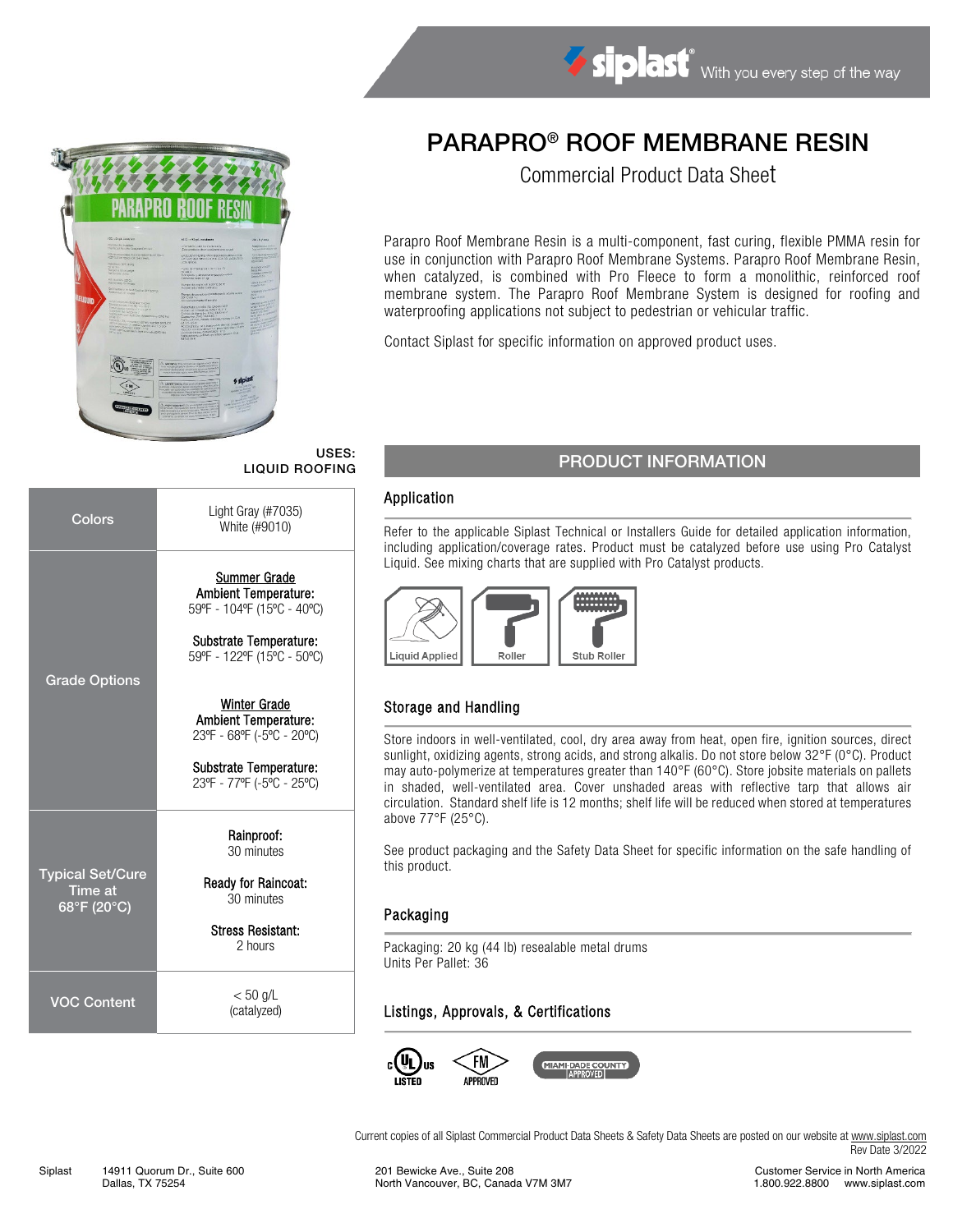### PARAPRO® ROOF MEMBRANE RESIN

Physical and Mechanical Properties



#### APPLICATION & COVERAGE RATES Surface Minimum Total Application Rate Base Coat Min. Application Rate Top Coat Min. Application Rate Typical Coverage (Per 10-kg Pail) Smooth Surface 31 kg/sq (3.3 kg/m<sup>2</sup>) 19 kg/sq (2.0 kg/m<sup>2</sup>) 12 kg/sq (1.3 kg/m<sup>2</sup>) 64 square feet Granule Surface 40 kg/sq (4.3 kg/m<sup>2</sup>)  $\frac{1}{28}$  kg/sq (3.0 kg/m<sup>2</sup>) 12 kg/sq (1.3 kg/m<sup>2</sup>) 50 square feet

# PHYSICAL & MECHANICAL PROPERTIES

| Property (as Installed)                            | <b>Values / Units</b> | <b>Test Method</b>            |  |  |  |
|----------------------------------------------------|-----------------------|-------------------------------|--|--|--|
| <b>Membrane Thickness</b>                          | 90 mils (3.5 mm)      | ASTM D5147 Section 6          |  |  |  |
| Peak Load @ 73°F, avg.                             | 70 lbf/in (12.3 kN/m) | ASTM D5147 Section 7          |  |  |  |
| Elongation @ Peak Load, avg.                       | 35%                   | ASTM D5147 Section7           |  |  |  |
| Peak Load @ 73°F, avg.                             | 90 lbf/in (15.8 kN/m) | ASTM D412 Section (dumbbell)  |  |  |  |
| Elongation @ Peak Load, avg.                       | 35%                   | ASTM D 412 Section (dumbbell) |  |  |  |
| Shore A Hardness, avg.                             | 81                    | ASTM D2240                    |  |  |  |
| Water Absorption, (Method I) (24h @ 73°F [23°C])   | 0.8%                  | ASTM D570                     |  |  |  |
| Water Absorption, (Method II) (48h @ 122°F [50°C]) | 1.2%                  | ASTM D570                     |  |  |  |
| <b>Water Vapor Transmission</b>                    | $0.019$ perms         | ASTM E96                      |  |  |  |
| <b>Low Temperature Flexibility</b>                 | 23°F (-5°C)           | ASTM D5147 Section 12         |  |  |  |
| Dimensional Stability (maximum movement)           | 0.15%                 | ASTM D5147 Section 11         |  |  |  |
| <b>Tear Strength</b>                               | 90 lbf (0.4 kN)       | ASTM D5147 Section 8          |  |  |  |

| PARAPRO WHITE COOL ROOF RATING                                    |                                                                                                                                   |      |     |  |  |  |  |  |  |  |
|-------------------------------------------------------------------|-----------------------------------------------------------------------------------------------------------------------------------|------|-----|--|--|--|--|--|--|--|
| <b>Solar Reflectance Index</b><br>Reflectance<br><b>Emittance</b> |                                                                                                                                   |      |     |  |  |  |  |  |  |  |
| <b>Initial</b>                                                    | 0.85                                                                                                                              | 0.89 | 107 |  |  |  |  |  |  |  |
| 3 Year                                                            | 0.78                                                                                                                              | 0.88 | 97  |  |  |  |  |  |  |  |
| <b>ASTM C 1371</b><br>ASTM C 1549<br>n/a<br><b>Test Method</b>    |                                                                                                                                   |      |     |  |  |  |  |  |  |  |
|                                                                   | Dhugiaal 8 Machaniaal ugusa era baaad en testing/ouglustion of a 00 mil (9.9 mm) Daranra Doof Mambrona reinformad with Dra Flogge |      |     |  |  |  |  |  |  |  |

Physical & Mechanical values are based on testing/evaluation of a 90-mil (2.3 mm) Parapro Roof Membrane reinforced with Pro Fleece.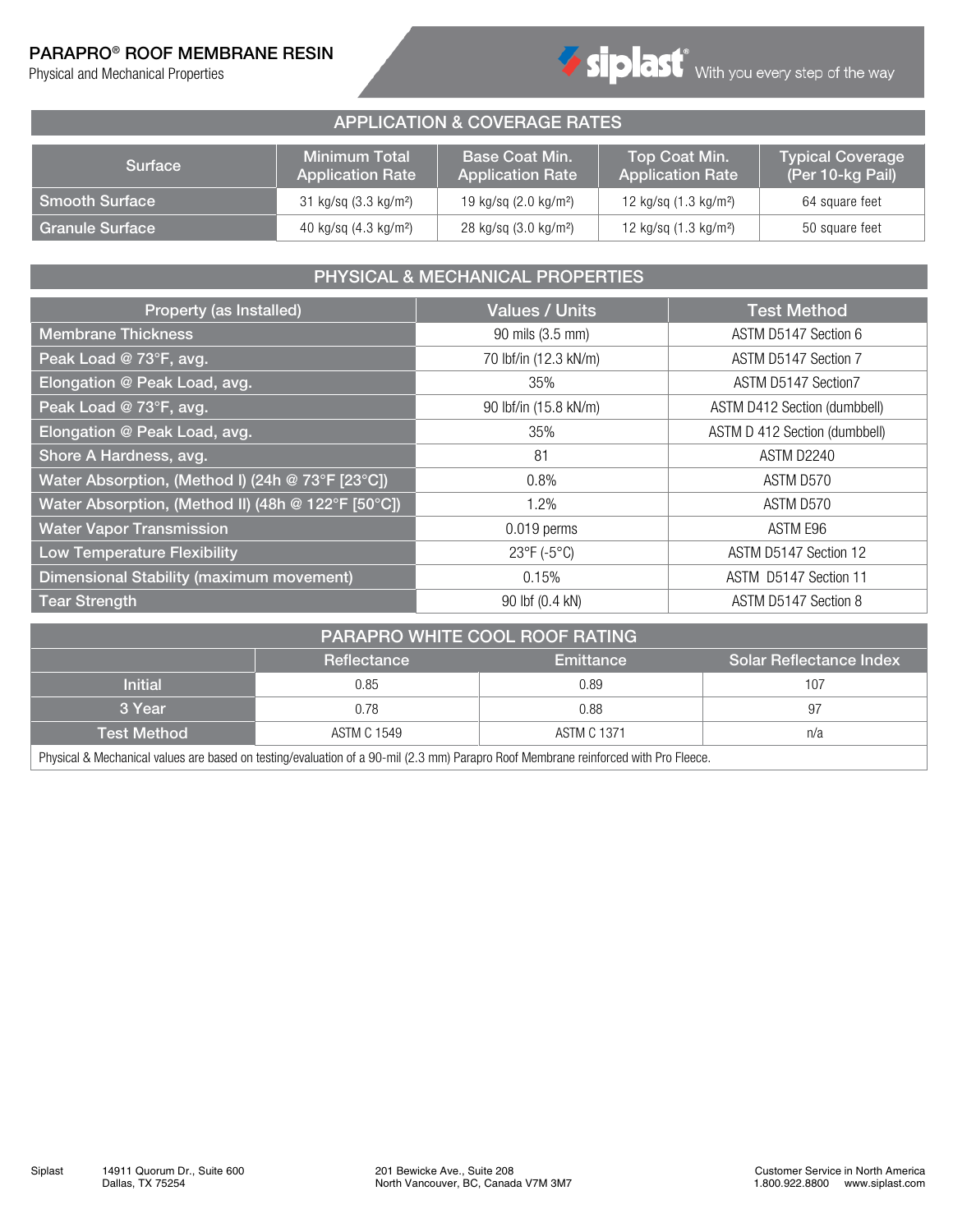## PARAPRO® ROOF MEMBRANE RESIN

Physical and Mechanical Properties

| MASS AND VOLUME DATA FOR PRO CATALYST LIQUID |                             |                       |                        |  |  |  |  |  |  |  |
|----------------------------------------------|-----------------------------|-----------------------|------------------------|--|--|--|--|--|--|--|
| <b>NET CONTENTS PER UNIT</b>                 |                             |                       |                        |  |  |  |  |  |  |  |
| $2.5$ kg                                     | 2.25L<br>2250 mL<br>10 cups |                       |                        |  |  |  |  |  |  |  |
| Product                                      | Density (kg/L)              | Liquid Measure (L/kg) | Liquid Measure (mL/kg) |  |  |  |  |  |  |  |
| Pro Catalyst Liquid                          | $1.1$ kg/L                  | 0.91 L/kg             | 910 mL/kg              |  |  |  |  |  |  |  |

# PRO CATALYST LIQUID MIXING CHARTS

| <b>SUMMER GRADE PARAPRO ROOF MEMBRANE RESIN</b> |                                                                          |                                                                                                                         |                                                           |             |  |  |  |  |  |
|-------------------------------------------------|--------------------------------------------------------------------------|-------------------------------------------------------------------------------------------------------------------------|-----------------------------------------------------------|-------------|--|--|--|--|--|
| <b>Resin Quantity</b>                           | $\sqrt{68^\circ}$ F to 104 $^\circ$ F (20 $^\circ$ C to 40 $^\circ$ C) ( | <b>Ambient Temperature</b>                                                                                              | <b>Ambient Temperature</b><br>59°F to 68°F (15°C to 20°C) |             |  |  |  |  |  |
|                                                 | Tbsp.                                                                    | <b>Cups</b>                                                                                                             | Tbsp.                                                     | <b>Cups</b> |  |  |  |  |  |
| 1 kg $(1 L)$                                    |                                                                          | n/a                                                                                                                     |                                                           | n/a         |  |  |  |  |  |
| 10 kg $(10 L)$                                  | n/a                                                                      |                                                                                                                         | n/a                                                       |             |  |  |  |  |  |
| $20$ kg (20 L)                                  |                                                                          |                                                                                                                         |                                                           |             |  |  |  |  |  |
|                                                 |                                                                          | Substrate temperature range for application of Summer Grade Parapro Roof Membrane Resin is 59°F to 122°F (15°C to 50°C) |                                                           |             |  |  |  |  |  |

| WINTER GRADE PARAPRO ROOF MEMBRANE RESIN                                                                               |                             |                            |                            |                            |                                                          |             |  |  |  |
|------------------------------------------------------------------------------------------------------------------------|-----------------------------|----------------------------|----------------------------|----------------------------|----------------------------------------------------------|-------------|--|--|--|
| <b>Resin Quantity</b>                                                                                                  | 59°F to 68°F (15°C to 20°C) | <b>Ambient Temperature</b> | 41°F to 59°F (5°C to 15°C) | <b>Ambient Temperature</b> | <b>Ambient Temperature</b><br>23°F to 41°F (-5°C to 5°C) |             |  |  |  |
|                                                                                                                        | Tbsp.                       | <b>Cups</b>                | Tbsp.                      | <b>Cups</b>                | Tbsp.                                                    | <b>Cups</b> |  |  |  |
| $1$ kg (1 L)                                                                                                           |                             | n/a                        |                            | n/a                        |                                                          | n/a         |  |  |  |
| 10 kg $(10 L)$                                                                                                         | n/a                         |                            | n/a                        |                            | n/a                                                      |             |  |  |  |
| 20 kg (20 L)                                                                                                           | n/a                         |                            | n/a<br>n/a                 |                            |                                                          |             |  |  |  |
| Substrate temperature range for application of Winter Grade Parapro Roof Membrane Resin is 23°F to 77°F (-5°C to 25°C) |                             |                            |                            |                            |                                                          |             |  |  |  |